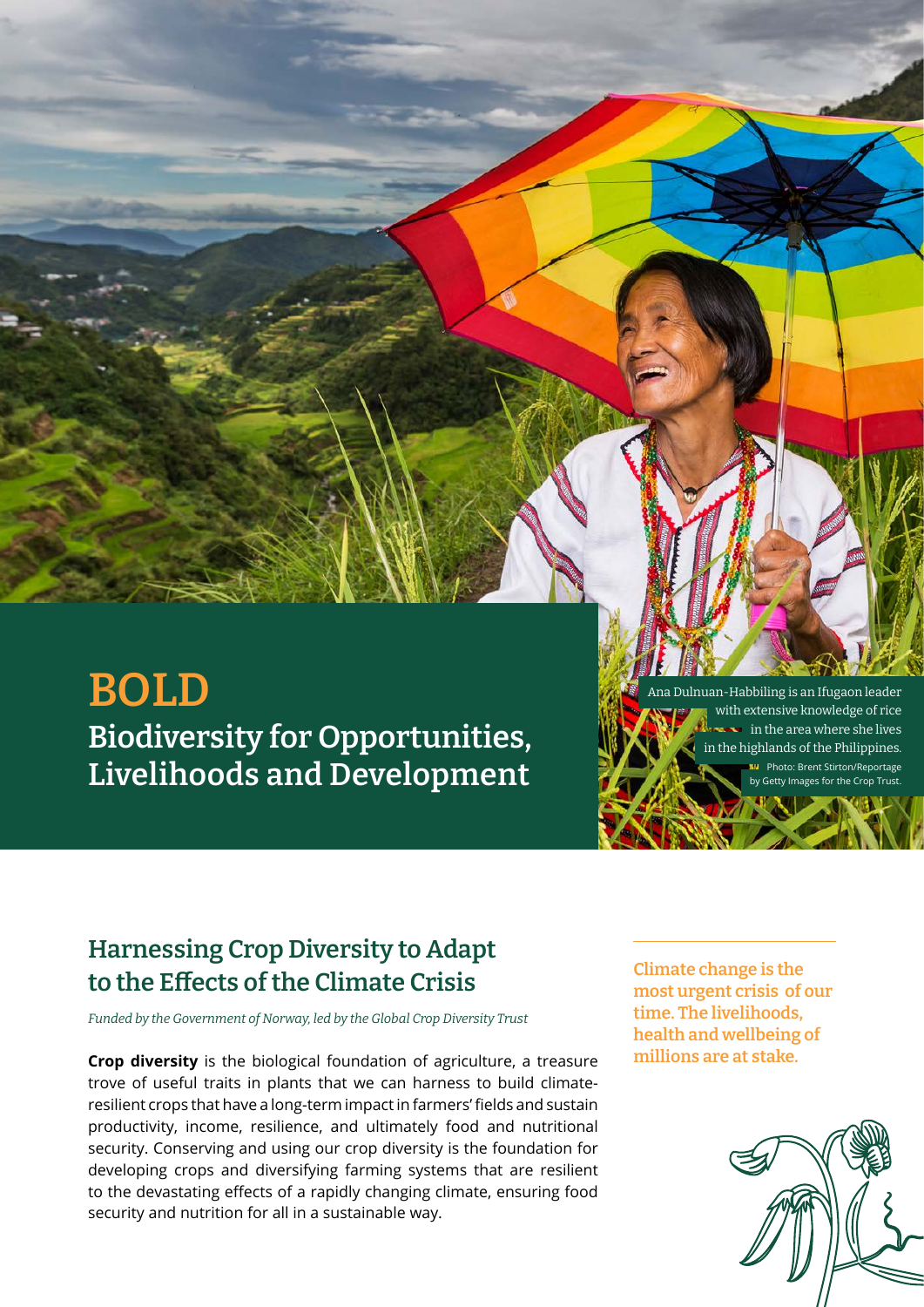#### **BOLD (Biodiversity for Opportunities, Livelihoods and Development)**

is a groundbreaking 10-year project to strengthen food and nutrition security worldwide by supporting the conservation and use of crop diversity. Funded with USD 58 million from the Government of Norway and launched in 2021, it builds on the work and achievements of the decade-long Crop Wild Relatives (CWR) Project (2011- 2021).

We need crop diversity to develop climate-resilient seeds that have a long-term impact in farmers' fields, and that sustain productivity, income, resilience, and ultimately food and nutritional security. To do this, crop diversity needs to be available for use. Genebanks, plant breeders, seed systems actors of all types, and farmers are all equal stakeholders in the process of diversity uptake and management. BOLD will support 15 national genebanks worldwide to mobilize both existing genetic resources and new crop diversity developed by pre-breeding partnerships and facilitate the use of that diversity by breeders and farmers, contributing to the diversification and resilience of agriculture.

### **Diversity for Long-term Impact**

The project directly contributes to the United Nations Sustainable Development Goal (SDG) 2SDG 2, End Hunger, and Target 2.5, to "maintain the genetic diversity of seeds, cultivated plants and farmed and domesticated animals and their related wild species, including through soundly managed and diversified seed and plant banks at the national, regional and international levels, and promote access to and fair and equitable sharing of benefits arising from the utilization of genetic resources and associated traditional knowledge."

In addition to contributing directly to SDG 2, BOLD addresses multiple priority areas of the Second Global Plan of Action on Plant Genetic Resources for Food and Agriculture and articles of the International Plant Treaty, as well as the recommendations of the external review of the CWR Project commissioned by the Norwegian Agency for Development Cooperation (Norad) in 2019.

**We need crop diversity to develop climateresilient seeds that have a long-term impact in farmers' fields, and that sustain productivity, income, resilience, and ultimately food and nutritional security.**





Thiago Mendes and Mariela Aponte of CIP check trials of crop wild relative-derived potatoes for late blight resistance at Oxapampa, Peru. Photo: Crop Trust/Michael Major.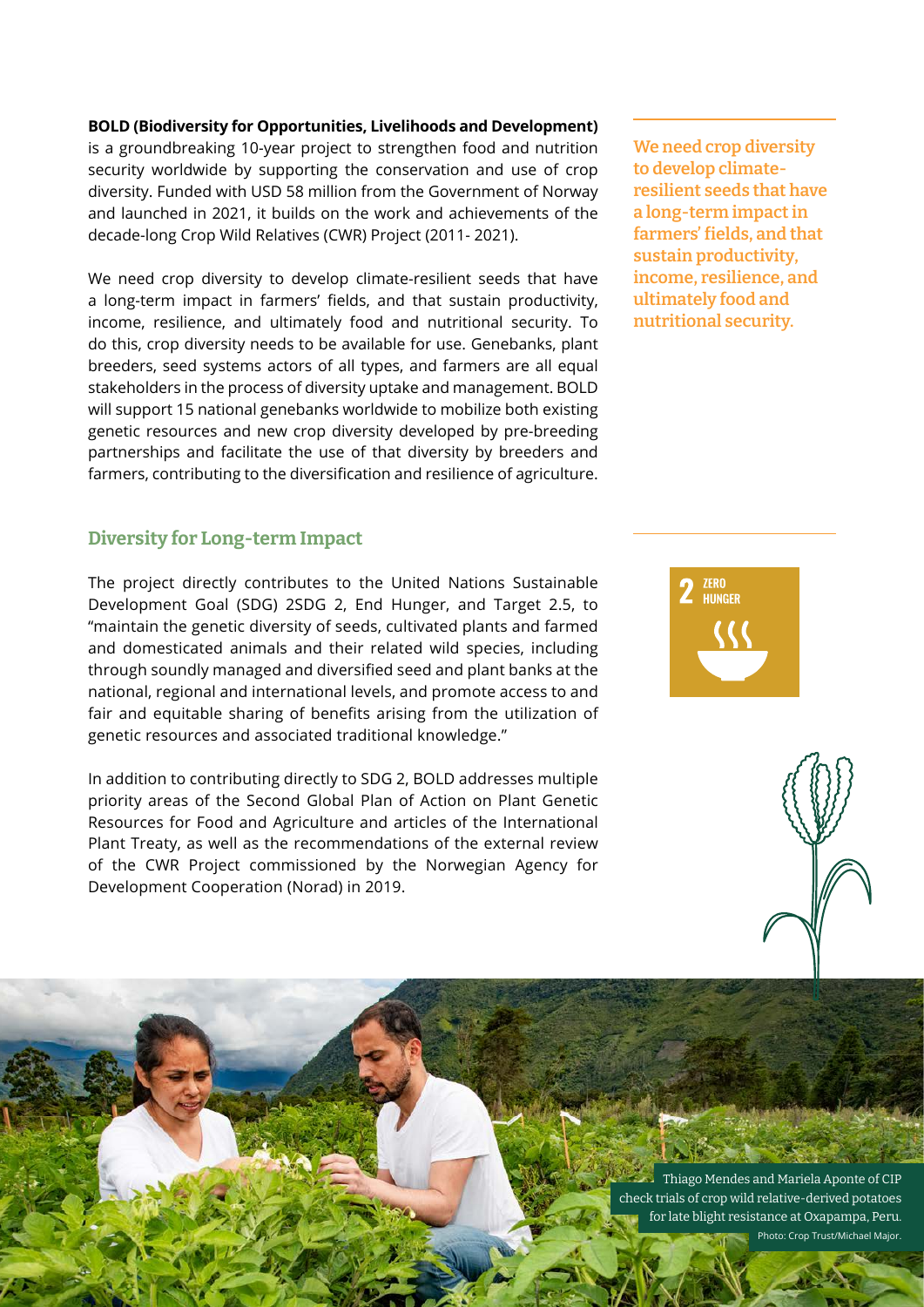### **Think BOLD: Scaling-up Success**

BOLD expands on the CWR Project, a global initiative to collect important species of crop wild relatives, ensure their long-term conservation, and facilitate their use in breeding new, improved seeds. The pioneering initiative enhanced the capacity of genebanks in 25 countries to collect and conserve the diversity found in crop wild relatives. In a seven-year effort, more than 4,500 seed samples of more than 300 different species or subspecies of crop wild relatives were collected and conserved in genebanks. The project also developed pre-breeding and evaluation partnerships spanning 50 countries to use wild relatives in developing new varieties of 19 crops that can better withstand pests, heat and drought—an essential step in securing global food security in the face of climate change.

### **Emergency Relief for Crop Diversity**

Under BOLD, supported by the Global Crop Diversity Trust and the International Plant Treaty, a unique **Emergency Reserve Fund** provides qualifying genebanks with emergency relief and urgent upgrades to ensure their collections are safe and they can continue operations. It will target long-term collections in developing countries of regional and international significance and special value for food security, including field collections.

**BOLD is designed to overcome constraints to crop diversity reaching breeders and farmers. Springboarding from the CWR Project it will:**

- **>** Support better management of national collections for the longterm, including the safe back-up of materials in the Svalbard Global Seed Vault.
- **>** Develop new crop diversity and deploy it in production systems through effective partnerships with seed system actors and farmers.
- **>** Advocate for crop diversity, and genebanks in particular, at global and national levels.

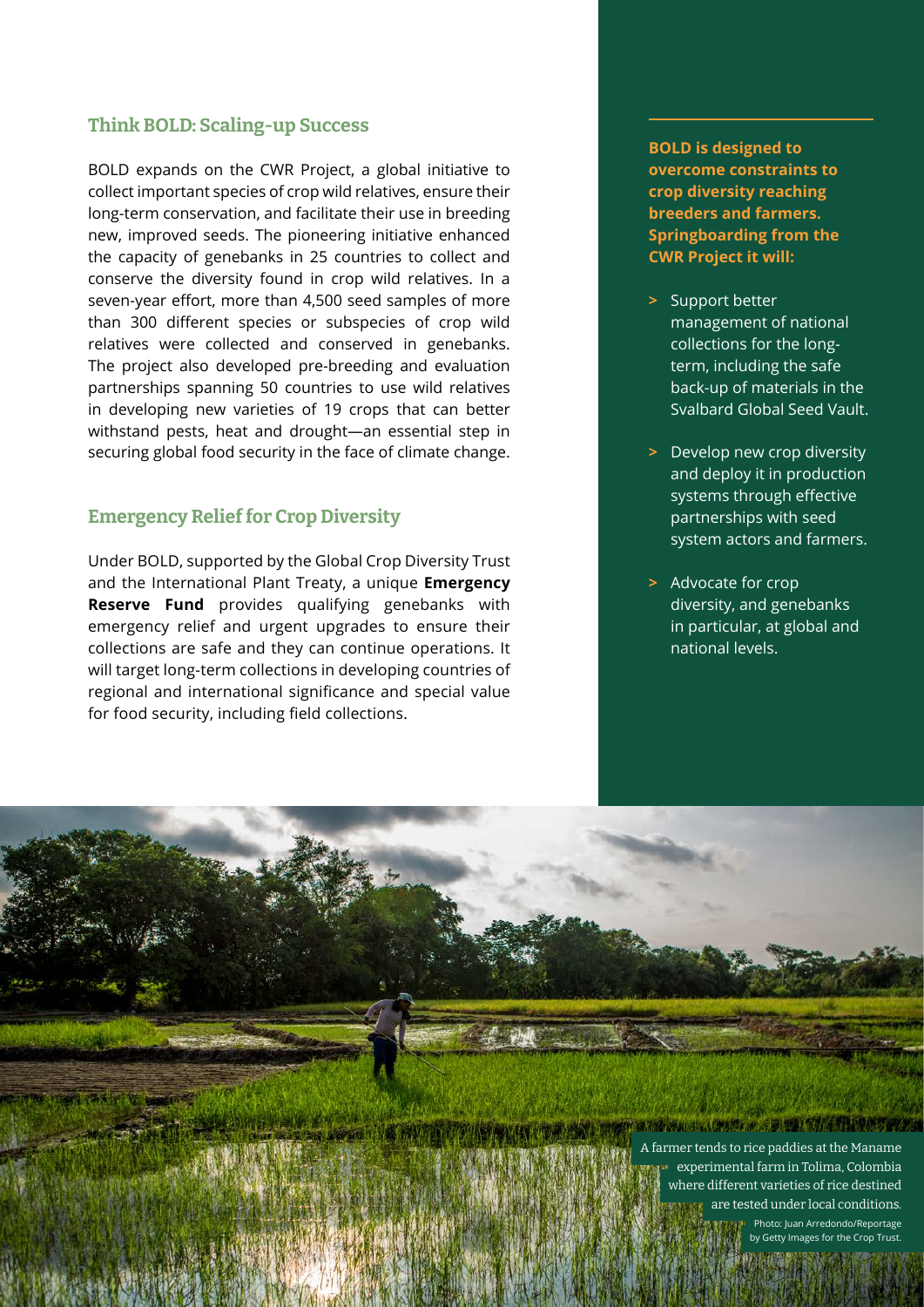# **Coordinated: Addressing Challenges, Together**

*BOLD is organized in five major work packages, or elements.* 



# **1. Capacity and Resource Development**

*Strengthening national genebanks*

Project timeline: 2021 – 2030

This element of the project will strengthen the capacity of 15 partner national genebanks, and other partners, to manage, document, conserve, and duplicate crop diversity, and make it available to farmers and breeders.

This will be achieved by:

- **>** Upgrading facilities and equipment
- **>** Training staff on genebank operations and relevant policies
- **>** Implementing a quality management system
- **>** Identifying and making available useful diversity
- **>** Engaging in pre-breeding activities
- **>** Establishing and engaging user groups and involving (pre-) breeders, farmers, extension services, researchers and others

The **Emergency Reserve Fund** is managed as part of this work package.

### **2. Making New Diversity Available**

Using crop diversity to combat the effects of climate change

Project timeline: 2021 – 2030

Grasspea, alfalfa, durum wheat, potato, rice, finger millet and barley are the focus of this element, which will facilitate the use of new diversity of these crops by breeders and farmers for climate change adaptation and food security in partner countries and continue the work with pre-breeding and collecting partners from the CWR Project.

BOLD will complement the strengthened capacity of national genebank partners to conserve crop diversity by extending and advancing selected existing pre-breeding and evaluation partnerships from the CWR Project. This will include on-farm trials and other participatory approaches to ensure a more effective flow of novel crop diversity to breeders and farmers in support of climate change adaptation and food and nutrition security.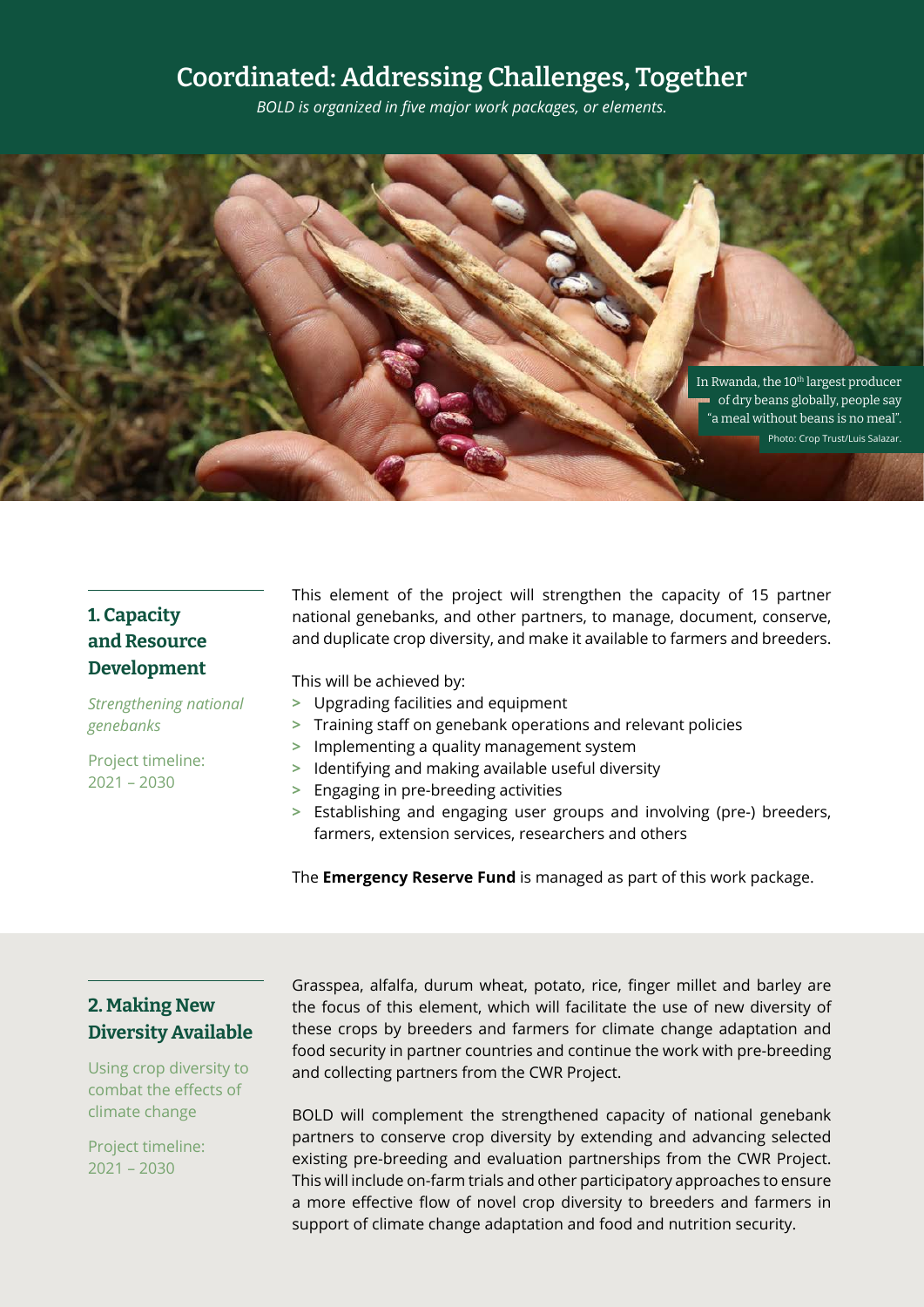# **Coordinated: Addressing Challenges, Together**

*BOLD is organized in five major work packages, or elements.* 

# **3. Genebanks and Seed Systems**

*Supporting national genebanks to share diversity*

Project timeline: 2021 – 2030

This element of the project will include a major research component led by the Norwegian University of Life Science (NMBU), to explore different, complementary ways that crop diversity can be readily accessed by farmers, by developing models for strengthening the connection between genebanks and national seed systems. Innovative pilot efforts by national genebanks in four partner countries will then be supported to actively contribute diversity to national and regional seed systems as models for other national programs to follow.

The objective of the Genebanks and Seed Systems element is to establish sustainable options for increasing farmers' access to genetic diversity from genebanks. This requires context-specific technical and institutional innovations, which can range from establishing new collaborations for seed multiplication to re-examining mandates of genebanks vis a vis other actors.

# **4. Safety Duplication at Svalbard Global Seed Vault**

*Safeguarding crop diversity in the long term*

Project timeline: 2021 – 2024

Backing up key crop diversity from low- and middle-income countries in the Svalbard Global Seed Vault will ensure its continued availability to farmers, breeders and researchers in the future, especially in case of disasters and extreme events.

The Svalbard Global Seed Vault is widely recognized, including by the UN's Food and Agriculture Organization (FAO) and the International Plant Treaty, as an ultimate insurance policy for the world's genebanks. It is an integral component of the global system of genebanks, providing a secure, low-cost safety back-up of collections.

This element of the project will establish agreements with 20 partners to provide technical and financial support for the regeneration and safety duplication of key collections at the Seed Vault.

## **5. Communications, Engagement and Outreach**

*Celebrating outcomes, creating connections*

Project timeline: 2021 – 2030

Proactively communicating the results of BOLD to stakeholders to advocate for the necessary financial, legal, technical, and institutional support at national and international levels is essential. This element will highlight the vital role of genebanks and project partners on the global development agenda, including the Svalbard Global Seed Vault, in the conservation and use of crop diversity in support of climate change adaptation and food security.

It will also create and leverage a sustainable community of practice among partners to improve communication, outreach capacity, and knowledge exchange. National and global campaigns will target stakeholders, especially farmers, seed system actors, and policymakers.